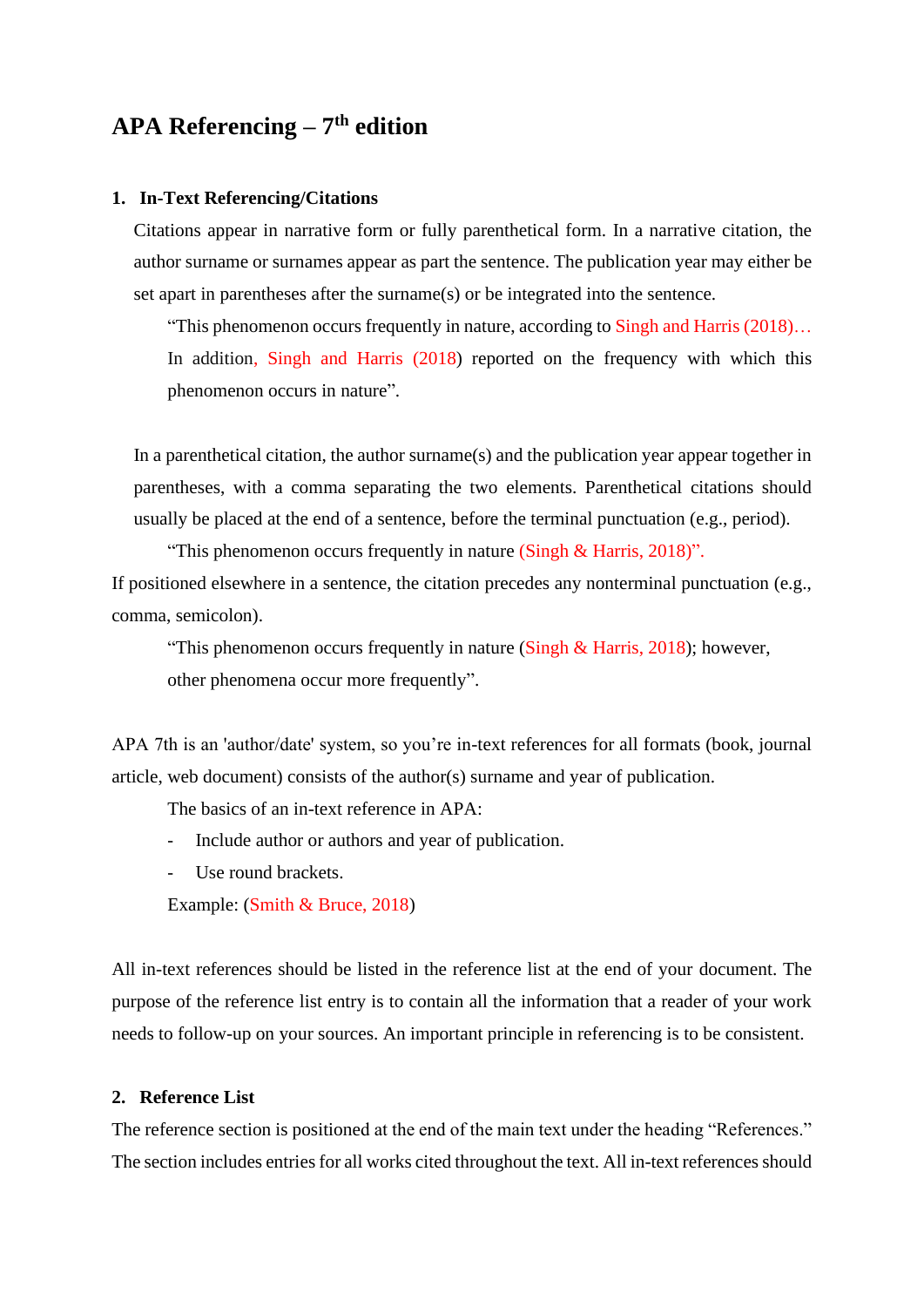be listed in the reference list at the end of your document. The purpose of the reference list entry is to contain all the information that a reader of your work needs to follow-up on your sources. An important principle in referencing is to be consistent.

When compiling your APA Reference List, you should:

- List references on a new page with a centred heading titled: References.
- Include all your references, regardless of format, e.g., books, journal articles, online sources, in one alphabetical listing from A - Z.
- Order entries alphabetically by surname of author(s).
- List works with no author under the first significant word of the title.
- Indent second and subsequent lines of each entry (5-7 spaces).
- Note that all references in APA end with a full stop **except** when the reference ends with a URL or a DOI.

### **Journal article**

A basic reference list entry for a journal article in APA must include:

- Author or authors. The surname is followed by first initials.
- Year of publication of the article (in round brackets).
- Article title.
- Journal title (in italics).
- Volume of journal (in italics).
- Issue of journal (no italics).
- Page range of article.
- [DOI](http://libraryguides.vu.edu.au/apa-referencing/getting-started-in-apa-referencing#s-lg-box-wrapper-9022097) (presented as a hyperlink, for example https://doi.org/xxxxx).
- The first line of each citation is left adjusted. Every subsequent line is indented 5-7 spaces.

## **Example:**

Ruxton, C. (2016). Tea: Hydration and other health benefits. *Primary Health Care*, *26*(8), 34-

42. https://doi.org/10.7748/phc.2016.e1162

## **Book**

A basic reference list entry for a book from a library database in APA must include:

- Author or authors. The surname is followed by first initials.
- Year of publication of the book (in round brackets).
- Book title (in italics).
- Edition (in round brackets), if other than first edition.
- Publisher.
- DOI (where a book has a DOI this must be included, even if you are referring to a print book).
- The first line of each citation is left adjusted. Every subsequent line is indented 5-7 spaces.

**Example:** Arnott, G. D. (2017). *The disability support worker* (2nd ed.). Cengage Learning.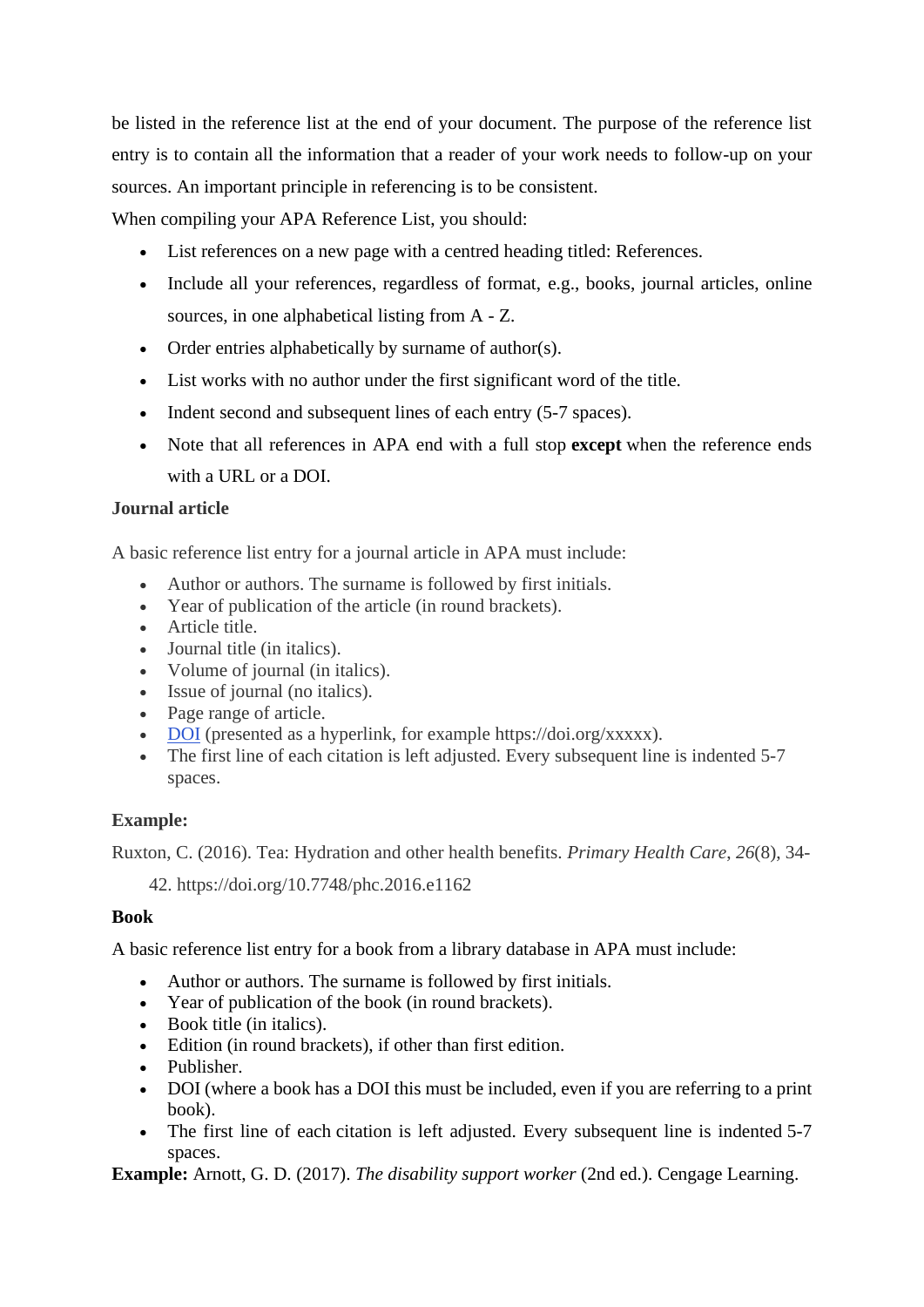### 3. **Tables and Figures**

- **Figures** include graphs, charts, maps, drawings and photographs.
- **Tables** are numerical values or text displayed in rows and columns.

#### **Including figures or tables in your work**

When including figures or tables in your work, please note:

- All figures and tables must be referred to in the main body of the text.
- Number all figures and tables in the order they first appear in the text.
- Refer to them in the text by their number. For example:

As shown in Table 4... OR As illustrated in Figure 3...

 **A table** concisely presents information (often numbers) in rows and columns. Number all tables sequentially as you refer to them in the text (Table 1, Table 2, etc.), likewise for figures (Figure 1, Figure 2, etc.). Do not use suffix letters (e.g., Table 3a, 3b, 3c). The table number (e.g., Table 1) appears above the table in bold. In the text, refer to every table by its number. The table title appears one double-spaced line below the table number in italic title. For example, As shown in Table 1, ... (no italics, but with capital T).

#### **Table 1**

| Level of compensation awarded | Frequency | percentages |
|-------------------------------|-----------|-------------|
| No compensation awarded       | 318       | 16.1        |
| Up to \$5000                  | 1147      | 58.0        |
| Between \$5000 and \$10.000   | 398       | 20.1        |
| Over \$10,000                 | 115       | 5.8         |
|                               |           |             |

Compensation for Humiliation, Loss of Dianity and Injury to Feelinas, 1992-1999

Note. Reprinted from Employment Relations in New Zealand (2nd ed., p 98) by E. Rasmussen, 2009,

**A figure** is any other chart, a graph, a photograph, a drawing, or any other illustration or non-textual depiction image or illustration you include in your text. The figure number (e.g., Figure 1) appears above the figure in bold. The figure title appears one double-spaced line below the figure number in Italic. In the text, refer to every figure by its number.